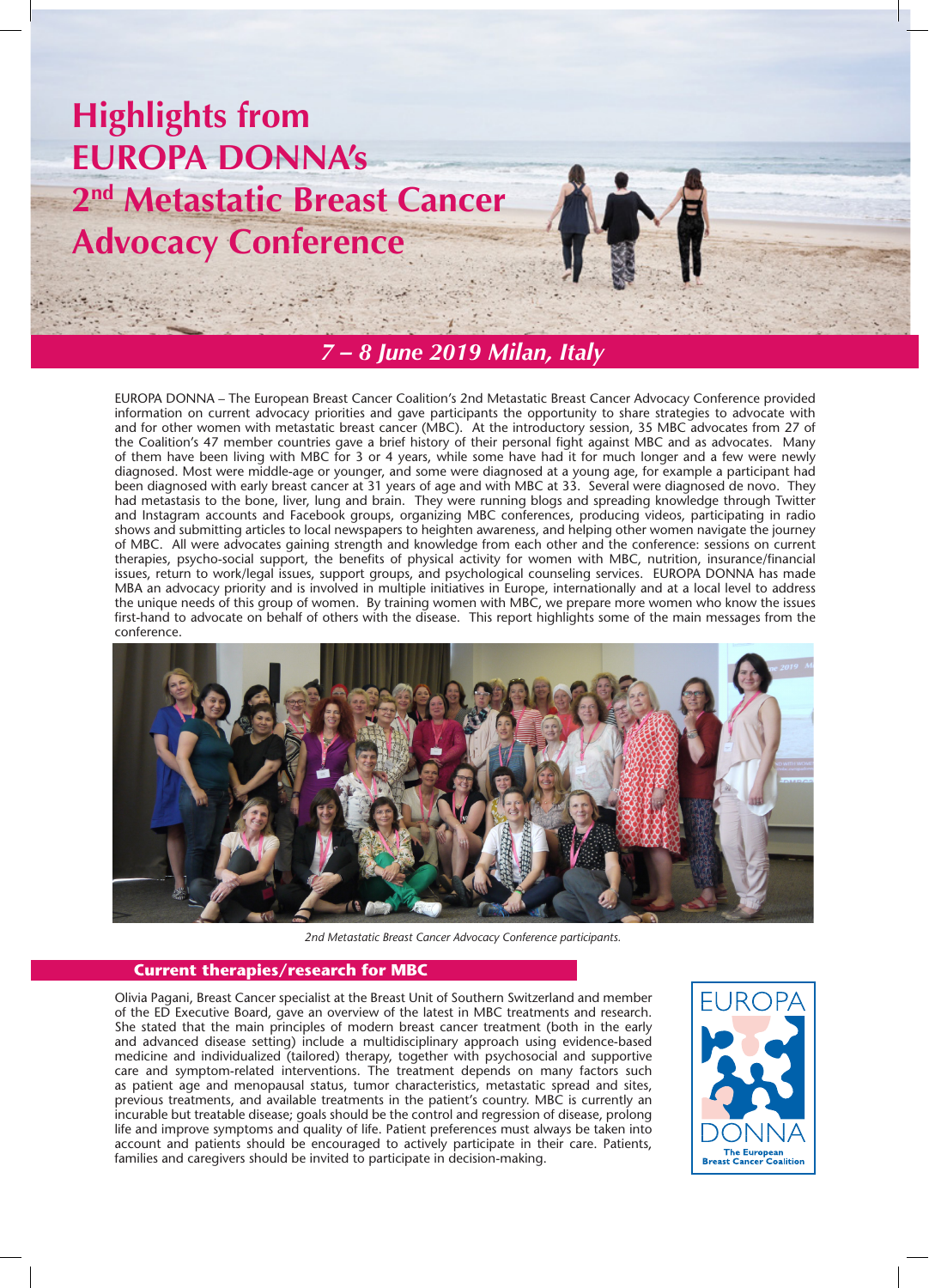#### **ABC Consensus Guidelines**

EUROPA DONNA recommends that advocates become knowledgeable about evidence-based guidelines and learn about current best practices. In this way we can advocate for appropriate services and methods of support for MBC patients. The International Consensus Conference for Advanced Breast Cancer is a major international breast cancer conference held biennially in Lisbon, Portugal. Its primary aim is the development of international consensus guidelines for the management of ABC patients. Representatives of breast cancer patient advocacy groups are invited to participate in the conference and to actively contribute to the scientific program and the consensus session. Dr. Pagani discussed the following guidelines resulting from the ABC conferences:

A biopsy (preferably providing histology) of a metastatic lesion should be performed, if easily accessible, to confirm diagnosis particularly when metastasis is diagnosed for the first time. Biological markers (especially HR and HER-2) should be reassessed at least once in the metastatic setting, if clinically feasible.

A small but very important subset of patients with ABC, for example those with **oligo-metastatic disease or low volume metastatic disease** highly sensitive to systemic therapy (e.g. HR+ and HER-2+), can achieve complete remission and a long survival. A multimodal approach, including local-regional treatments with curative intent, should be considered for these selected patients.

**Endocrine therapy** is the preferred choice for HR+ advanced breast cancer: it is as effective and it has fewer side effects than chemotherapy. Exceptions**:** concern or proof of endocrine resistance; need for fast response due to disease extent and/ or symptoms.

Regarding **young women** and MBC, the BCY4 (Breast Cancer in Young Women International Conference) panel endorses the ABC4 ESMO-ESO statement: Many trials in HR+ ABC have not included pre-menopausal women. Despite this, we recommend that young women with HR+ ABC should have adequate ovarian suppression or ablation (OFS/OFA) and then be treated in the same way as post-menopausal women with endocrine agents with or without targeted therapies (e.g. CDK4-6 inhibitors).

Future trials exploring new endocrine-based strategies should be designed to allow for enrollment of both pre- and postmenopausal women, and men.

Sequential single agent **chemotherapy** should be generally preferred to combination chemotherapy as it produces less toxicity. There is currently no data to support optimal sequence. Combination chemotherapy is reserved for patients with: rapid clinical progression, life-threatening visceral metastases, or a need for rapid symptom/disease control. The chosen regimen should be evidence-based, with proven efficacy and acceptable toxicity.

For non-BRCA-associated **triple negative ABC**, there are no data supporting different or specific chemotherapy recommendations. Therefore, all chemotherapy recommendations for HER-2 negative disease also apply for triple negative MBC.

In triple-negative MBC patients (regardless of BRCA status), previously treated with anthracyclines with or without taxanes in the (neo)adjuvant setting, carboplatin demonstrated comparable efficacy and a more favorable toxicity profile, compared to docetaxel, and is therefore an important treatment option.

Anti-PDL1 immunotherapy (Atezolizumab) in combination with a taxane (Nab-paclitaxel) has shown to be effective as 1st line therapy in patients with PDL1+ triple negative disease. Further evidence is needed but these data, the 1st showing efficacy of this class of agents in breast cancer, are promising and open the door to an additional possibility in this disease subtype.

In BRCA mutated patients, Parp-inhibitors (Olaparib and Talazoparib) proved to be effective and well tolerated and are becoming an important component of the treatment strategy. Olaparib has also shown a survival benefit vs standard treatment.

**Anti-HER2** therapy should be offered early to all HER2+ advanced breast cancer patients unless contraindicated (or unavailable). Disease control and survival have greatly improved over the last years. Optimal duration of anti-HER2 therapy for metastatic breast cancer (when to stop) is unknown. Several drugs are now available in addition to trastuzumab (e.g. Pertuzumab and TDM-1).

**HER2Positive MBC: 2nd line and beyond:** after 1st line trastuzumab-based therapy, T-DM1 provides superior efficacy relative to other HER-2-based therapies in the 2nd line (vs. lapatinib + capecitabine) and beyond (vs. treatment of physician's choice).

*The guidelines developed following ABC 1 – 4 conferences can be found here: http://www.abc-lisbon.org/*

Dr. Pagani went on to discuss **biosimilars**, which are designed to be "copies" of biologic drugs (i.e. a drug derived from living cells). They aim to be essentially the same as their reference biologic or originator but have a degree of natural variability. For a biosimilar to receive regulatory approval it has to prove that it is equivalent to the originator. This means that the clinical trial process is shorter for the biosimilar than for the originator, which should make the biosimilars available more quickly and help to provide drugs that are significantly less expensive than the originator.

An important research project is **AURORA,** an international program to use molecular screening in women with MBC, in which ED is involved. Primary and MBC tissue as well as blood specimens are being collected and characterized on a large scale. If a genetic mutation is found, a clinical trial that tests a new treatment designed to target that mutation may be proposed to the patient (if the physician finds it appropriate). If no drug or clinical trial is available for a mutation, or if no mutation is found, the physician will choose the best available standard treatment for the patient. A total of 1,000 women and men from about 80 hospitals in 14 European countries are expected to take part in this project.

Objectives of the study are to: improve the understanding of MBC and its underlying causes; determine why some tumors respond poorly to standard treatment while others respond well; and identify potential predictive biomarkers for response and resistance to commonly applied anticancer agents. AURORA will be the first broadly international program of its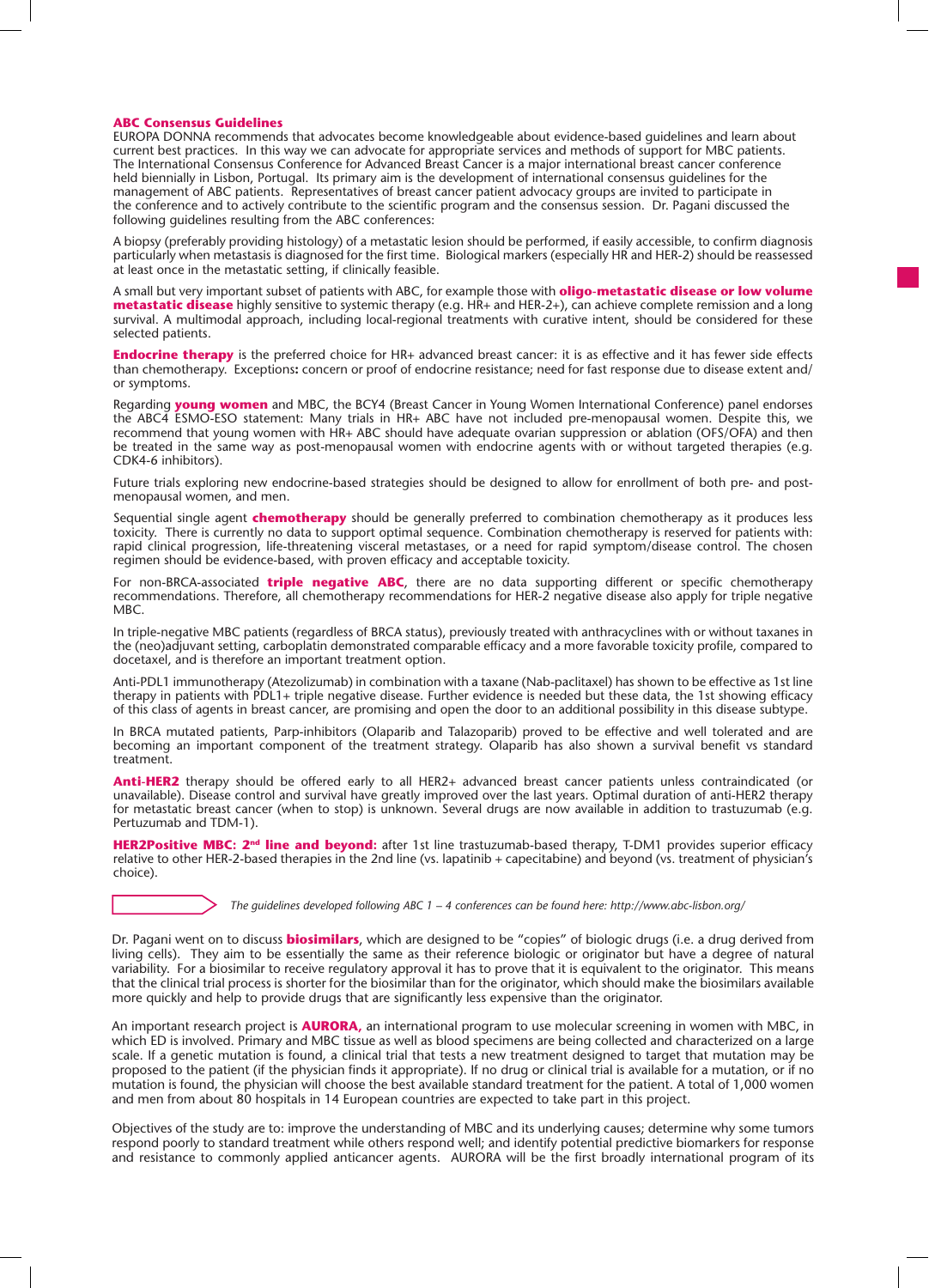kind to focus on Metastatic Breast Cancer in order to improve our understanding of the disease with the hope to develop individualized cures for the future. Europa Donna represents the interests of patients on the Steering Committee of the AURORA Study.

**The ABC Global Alliance** is a multi-stakeholder platform for all those interested in collaborating in common projects relating to advanced breast cancer (ABC) around the world. Launched during the World Cancer Congress in Paris on 3 November 2016, the aim is to continue the work developed through the ABC International Consensus Conference and Guidelines. Its mission is: to improve and extend the lives of women and men living with ABC in all countries worldwide, to fight for a cure, to raise awareness of advanced breast cancer and lobby worldwide for the improvement of the lives of ABC patients. EUROPA DONNA – The European Breast Cancer Coalition is a member of the ABC Global Alliance.

### **Psycho-Social Support: what patients need**

Luzia Travado, Head of Psycho-Oncology at the Champalimaud Clinical Center in Portugal, gave a presentation on psychosocial support.

She discussed the consequences of psychological morbidity in cancer patients in general: the impact on clinical outcomes can include a deterioration of quality of life, reduced compliance with treatment, less efficacy of chemotherapy, higher perception of pain and other symptoms, a shorter survival expectancy, longer hospital stay and increased costs, a higher burden for the family and a higher risk of suicide. For those living with MBC, an incurable, chronic disease associated with a shorter survival time, many challenges persist: frequent medical procedures, chronic side effects (e.g., occupational disability, pain, fatigue, cognitive impairment, sexual dysfunction) and practical concerns (e.g., work and family role disruption, financial strain). People with MBC are at risk for emotional distress, including symptoms of depression and anxiety as well as existential distress and loneliness. Distress has been shown to peak around the time of diagnosis and then it declines during the year; almost 1/3 of women studied met criteria for depressive disorder and 6% met criteria for an anxiety disorder. Main themes in MBC patients are quality-of-life concerns, including physical symptom burden, emotional distress, body image disturbance, and disrupted daily activities; social constraints, like the disclosure of cancerrelated concerns which may exacerbate patients' distress; and many people experience a heightened awareness of life's brevity and search for meaning in their cancer experience. Those at increased risk for distress and worse psychological adjustment are: those of younger age and with more disease progression; people with stronger physical symptoms, such as pain, fatigue, insomnia, and gastro-intestinal issues; those with functional impairments, like lymphedema; those who are single, divorced, separated, widowed, living alone; people with children younger than 21 years of age; those with a poor marital relationship; people experiencing economic adversity; those with past psychiatric history, especially depression; and patients experiencing cumulative stressful events.

According to the International Psycho-Oncology Society's Statement on Standards and Clinical Practice Guidelines in Cancer Care (2009 updated 2014): psychosocial cancer care should be recognized as a universal human right; quality cancer care must integrate the psychosocial domain into routine care; and distress should be measured as the sixth vital sign after temperature, blood pressure, pulse, respiratory rate and pain. Types of psychological interventions for MBC include: psycho-educational interventions (information about the disease process, coping with disease and resources available); individual psychotherapy (targets emotions, coping, self-efficacy and self-esteem); cognitive-behavioral therapy (CBT) (targets maladaptive thoughts, feelings and behaviors that contribute to symptoms); and group interventions (by patients or professionals; targets social support, de-stigmatization, communication, hope and meaning in life). In supportive-expressive group psychotherapy (SEGT) for MBC patients main themes include building bonds, expressing emotions, detoxifying the idea of death and dying, redefining life priorities, increasing the support of friends and family, improving the doctor-patient relationship and improving coping skills. In the treatment of existential suffering, focus is on controlling physical symptoms; providing a supportive presence; encouraging life-review to assist in recognizing purpose, value and meaning; exploring guilt, remorse, forgiveness, and reconciliation; facilitating religious or spiritual expression; reframing goals; and encouraging meditative practices (focusing on healing rather than a cure). Goals of Meaning Centered Group Therapy for cancer patients include: promotion of a supportive environment; a greater understanding of possible sources of meaning before and during cancer illness; discovery and /or maintenance of a sense of meaning in life during a cancer illness; improved quality of life; and optimization of coping with illness through an enhanced sense of meaning and purpose.

CALM Therapy (Managing Cancer and Living Meaningfully) for advanced cancer patients focuses on symptom management and communication with health care providers; developing spirituality, sense of meaning and purpose; making changes in personal relationships; and planning for the future, having hope and considering mortality to reduce and prevent psychological distress. This therapy showed a 52% reduction in depressive symptoms after three months and a 65% reduction in six months of follow-up, versus 35% in the control group of a randomized clinical trial.

In the DistressBrain project (2015-2020), the effects of stress-associated factors on the tumour microenvironment are measured in patients with MBC. In this study, it was found that 37.7% of MBC patients studied have significant levels of psychological distress and disorder; 42.63% of MBC patients have significant anxiety symptoms; and 32,79% of MBC patients have significant symptoms of depression. Psychological distress has been shown to have an impact on autonomic, neuroendocrine and immune systems of our body, affecting cancer progression and negative health outcomes. Psychosocial interventions helping cancer patients learn stress management may not only reduce depression and anxiety and modulate biobehavioral processes but are associated with greater survival and a longer time until recurrence.

An international, multi-disciplinary team of patients and health care professionals (HGPs) from 26 countries worldwide met at the 2nd MBC Summit in Vienna in October 2017 to discuss comprehensive recommendations to improve communication, based on a review of international medical (e.g., ASCO, ESO-ESMO) and nursing guidelines on the current standard of care, aiming to provide de facto advice on how to best achieve it. The PALiMo recommendations (Prepare the consultation in advance--Ask the patient if they have understood explanations and whether they agree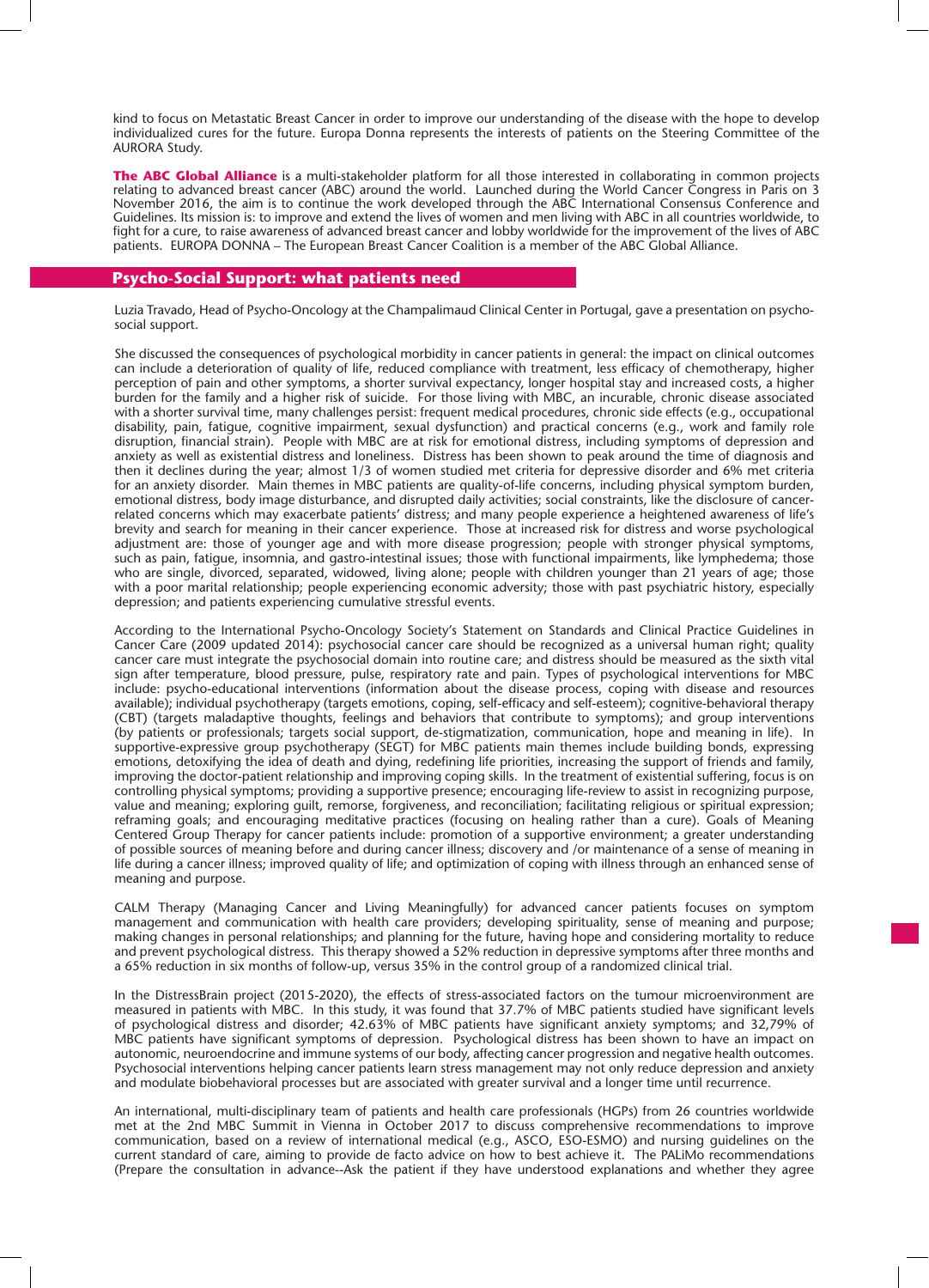regarding next steps--Listen to find out if the patient has any concerns or questions--Motivate and encourage patients for the long patient journey together) were the outcome and define a set of suggestions describing specific processes to assist HCPs in conversations with their patients, from the initial diagnosis to finding the appropriate treatment or talking about end-of-life care. Three overarching topics stood out as being important for good communication: information and understanding; effective, open communication; respect patient values, needs and preferences. These topics form the basic structure and guided the development of the recommendations.

# **Benefits of Physical Activity for Women with MBC**

Professor Dr.Karen Steindorf, Head of the Division of Physical Activity, Prevention and Cancer at the German Cancer Research Center (DKFZ) and the National Center for Tumor Diseases (NCT) in Heidelberg, Germany described the benefits of physical activity for women who have MBC.

Dr. Steindorf started off by explaining that in the past, cancer patients were advised by their doctors not to engage in sports, especially during the acute treatment phase. As more studies have been conducted over time the broadness of effects of exercise as a supportive therapy has become increasingly accepted, but still today not all patients and health professionals are informed or have access to adequate facilities. She theorized that in the future exercise will become a standard therapy in supportive cancer care based on the major impact on quality. First results on anti-tumoral effects of exercise may speed up this development, if confirmed by clinical trials.

Exercise and physical training can potentially positively influence the following effects in cancer patients: physiological (e.g., aerobic fitness, balance and functional capacity, post-surgical complications, chemo-induced cardiotoxicity), biological (e.g., inflammation, immune function, hormone regulation, cortisol, plus risk of co-morbid diseases like diabetes and osteoporosis), psychosocial (group support, attention of trainer, structuring the day, self-efficacy) and psychological (quality of life, fatigue, mental well-being, pain, sleep quality, cognitive decline, depression, anxiety and psychological distress).

Today's exercise recommendations for cancer patients in general are: avoid inactivity; start exercising as early as possible; to the extent possible, adhere to the general Guidelines of Physical Activity of at least 150 minutes per week of moderateintensity aerobic activity plus two to three sessions per week of moderate-intensity resistance exercise; exercise routines should be individually tailored and progressed; clinicians should advise cancer patients correspondingly; exercise is safe for people with cancer when appropriately prescribed and monitored. Contraindications to exercise include: incomplete wound healing; less than 24 hours after chemotherapy; low thrombocytes; acute bleeding; anemia; severe pain, nausea and/or dizziness; fever and/or acute infections; severe or acute neurologic disturbances. Specific topics need individual considerations for cancer patients including immune suppression, bone metastases, port, stoma, weight loss, lymphedema, polyneuropathy, osteoporosis and heart insufficiencies. Before starting an exercise regimen, cancer patients should undergo a medical examination and interdisciplinary exercise planning and should be supervised while training.

Very few studies about the effects of exercise on patients with MBC have been conducted and they have been small. A total of 26 research studies from 12 different countries have been conducted on the effect of exercise interventions for individuals with advanced cancers. Overall, 2,053 subjects were studied, of which 71% completed the interventions. Results yielded improvement in aerobic capacity in 14 of the 19 studies, strength in 11 of the 12 studies, physical function in 9 out of 9 studies, fatigue in 11 of 19 studies, and quality of life in 10 out of 19 studies. Although these results seem promising the review is based on few studies, and it includes uncontrolled trials and with heterogeneous interventions and small sample sizes.

The PREFERABLE (Project on Exercise for Fatigue Eradication in Advanced Breast cancer to improve quality of life) study will help fill in some of the knowledge gap. The consortium includes institutions from 6 European countries and EUROPA DONNA – The Eureopean Breast Cancer Coalition is a partner in this initiative. PREFERABLE focuses on the role and benefits that structured and individualized exercise can have in the treatment of patients with breast cancer that has metastasised. Running for five years starting in January 2019, this project investigates if exercise can improve quality of life of this patient group. The aim is to improve the standard of care in MBC patients by improving the quality, effectiveness and cost-effectiveness of supportive standard care in a palliative setting. The leaders of the study hope to generate solid and conclusive evidence of the beneficial effect of exercise on cancer-related side-effects and patients' quality of life and to contribute towards reshaping medical practice, and improving clinical guidelines and recommendations.

#### **Nutrition and MBC**

Anna Villarini, Nutritionist Biologist and Epidemiologist at the Istituto Nazionale dei Tumori in Milan, Italy, spoke on Nutrition and MBC. She stated that a healthy diet and good nutrition are essential for women with MBC.

Factors associated with cell growth, carcinogenesis and cancer promotion are hormones and growth factors (insulin, insulin like growth factor I (IGF-I) and vascular endothelial growth factor (VEGF)) and inflammatory factors (cytokines). In order to preserve low insulin levels, it is recommended to reduce the intake of high glycemic and insulinemic index foods, such as milk, sugar, refined cereals, white bread, desserts and fermented milk products, potatoes and sweetened drinks.

High circulating levels of insulin also upregulate the hepatic synthesis IGF-I; high IGF-I levels are associated with worse prognosis for several types of human cancers, including breast cancer. VEGF production is induced by insulin and IGF-I, and it is high in obese people and decreases with weight loss. A growing body of evidence in humans suggests strong associations between VEGF levels and aggressive cancers. Obesity and abdominal obesity have also been associated with subclinical inflammation. Dietary patterns that promote inflammation include: Western dietary patterns, processed and red meat, salt, hydrogenated fat, refined flours, potatoes, refined cereals, fast food and alcoholic beverages. Dietary patterns associated with anti-inflammatory foods are: Mediterranean and Macrobiotic diets, fruits, vegetables, unrefined cereals,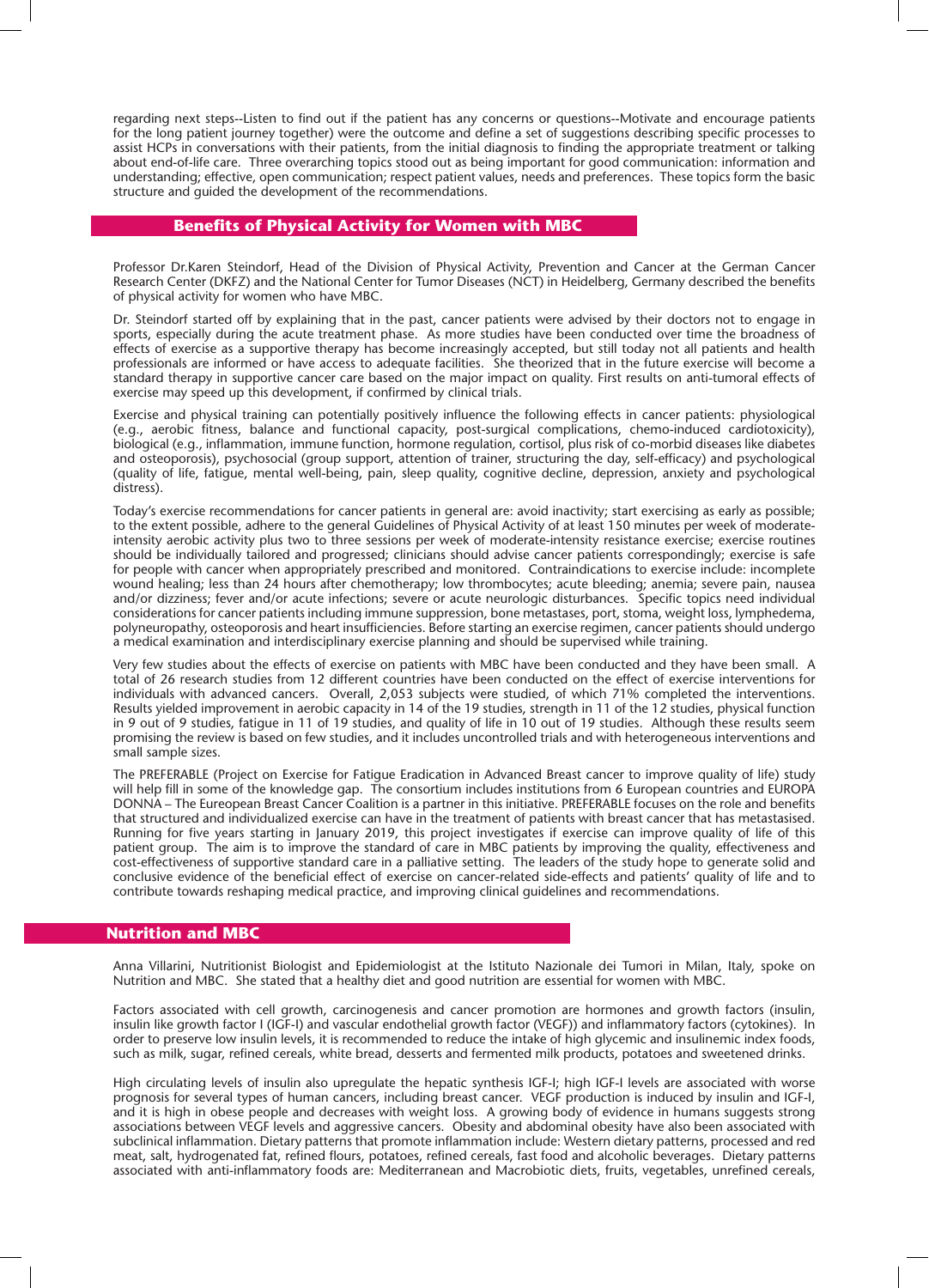pulses, bluefish, whole rice, barley, extra-virgin olive oil, onions, apples, raisins, cruciferous vegetables, green tea, turmeric, ginger and dark chocolate.

In addition, physical activity such as 30 minutes of walking every day is recommended to reduce abdominal adiposity, inflammation, insulin and glycaemia (hyperglycaemia is one factor most associated with the worst prognosis in metastatic breast cancer).

Regarding supplements and antioxidents in MBC, generally pro-oxidents reduce tumour growth and anti-oxidents promote tumour growth. People with MBC should take supplements only when they have been advised by their oncologist who is able to assess potential risks and benefits.

During therapy for MBC collateral effects including fatigue, bitter/metallic taste in mouth, mucositis, nausea, weight gain/ loss and diarrhea can be reduced through lifestyle adjustments. To combat fatigue: engage in moderate physical activity; eat foods containing magnesium and vitamin B1 (wholegrains, nuts, soy and derivitives, dried fruit); avoid consuming central nervous system stimulants (coffee, cola, tea, chocolate) in the afternoon or at night; do not stay in front of the TV or computer for long periods before going to bed; maintain a regular sleep/wake rhythm; stay in bed long enough to regain energy but never more than necessary; do not smoke. For a bitter or metallic taste: do not force yourself to eat foods that taste bad; eat small amounts throughout the day instead of eating big meals; use salad dressings or vinaigrette and flavor foods with herbs, spices and lemon; avoid red meat, chocolate and coffee; avoid eating with metal cutlery and wearing metal objects except gold or silver. For prevention of mucositis: limit baked foods rich in fiber and excess protein foods (especially animal products) and instead eat brown rice, pulses and vegetable cream. For a light case of mucositis, repeatedly rinse with half a glass of water and a tablespoon of acidulated umeboshi. In case of severe mucositis or difficulty in eating tell your medical doctor.For nausea, avoid: foods that are very sweet, fatty, greasy, spicy, fried; any odor that can cause a sensation of discomfort; eating fish; drinking large quantities of liquids with meals. Eat little and often so that the stomach is never completely empty. Drink small sips of a ginger herbal tea or a small glass of water with a tablespoon of sodium bicarbonate. For diarrhea, avoid: milk; foods that are too hot or too cold; carbonated, alcoholic and caffeinated drinks; fruit and fruit juices; sugar and refined cereals; cheese and eggs; smoking. Instead, eat: small but frequent meals; brown rice cream, pasta or other grain cereal; carrot or pumpkin soup; plain yogurt; fish (if you don't have nausea) or white meat. Drink at least a liter of water or herbal tea a day. If your weight changes during treatment, it is important to consult your medical doctor and ask to be referred to a nutritionist who will help you to manage your diet according to your tastes and habits.

# **Activity Trackers and Physical Activity Apps for MBC**

Dr. Anne May of the Julius Center, University Medical Center Utrecht, The Netherlands, gave a presentation on activity trackers and physical activity apps for MBC. Launching off from the conclusions drawn by Karen Steindorf in her presentation that exercise therapies for patients with cancer are generally safe, feasible and probably indicated in all phases and that there are manifold positive effects on side-effects and prognosis, Dr. May stated that people should in most cases keep steady or increase their physical activity levels during treatment e.g., by using an activity tracker in combination with a supervised programme. The use of an activity tracker has several advantages: direct tracking of daily physical activity; automated feedback on daily activity levels as well as time seated; feedback can be integrated with other app-based behavioral change tools.

Commonly known examples of tracker brands are MiBand, Fitbit, Garmin; Polar and Apple and prices can range from 30 Euros for the more simple models to 100 to 500 Euros for models with numerous features. At a minimum, steps per day and active minutes per day are tracked; in more complex models, sleep, heart rate, specific activities, diet, body weight, and well-being can also be tracked or self-registered.

Evidence shows that in general physical activity interventions including wearables and smartphone applications increase physical activity. Fitbit usage without further guidance in patients with breast cancer during chemotherapy was shown in a study to have low adherence (below 50%) and the recommendation is therefore to combine the activity tracker with a supervised intervention. In the ACTIVATE randomized trial, for example, the Garmin Vivofit 2 activity tracker was given to patients with breast cancer after treatment was completed with one behavioral feedback session and a goal-setting session plus five telephone-delivered health coaching sessions over the course of 12 weeks. The study results showed positive effects on physical activity and sitting time. In a similar trial called the UMBRELLA Fit study, patients were motivated by the tracker to be physically active and it created more awareness of a sedentary lifestyle.

Goal setting was found to be the most motivating factor when a realistic goal is set. Ten-thousand steps per day is often the standard, but this advice is not based on evidence. Recent research in older women shows advantages from 4,400 to 7,500 steps per day. A tracker with heart rate monitoring is preferred.

The PREFERABLE trial (https://www.h2020preferable.eu/) in which Europa Donna is involved will be the first large-scale exercise study of women and men with MBC to make use of an activity tracker combined with an interactive app and supervised exercise programme to test whether exercise can improve fatigue and increase quality of life in these patients.

#### **Exchanging Advocacy Tools and Experiences**

A panel session on advocacy for several topics of importance to people with MBC was held to close out the afternoon and led by Europa Donna board members. As Europa Donna surveys and other research have shown that women with MBC often face unresolved professional, legal and financial issues, such as workplace discrimination, loss of job and thus income, and increased medical expenses; as women with MBC do not receive sufficient psycho-social support; and as women with MBC need more support for family matters, it was decided to address these issues.